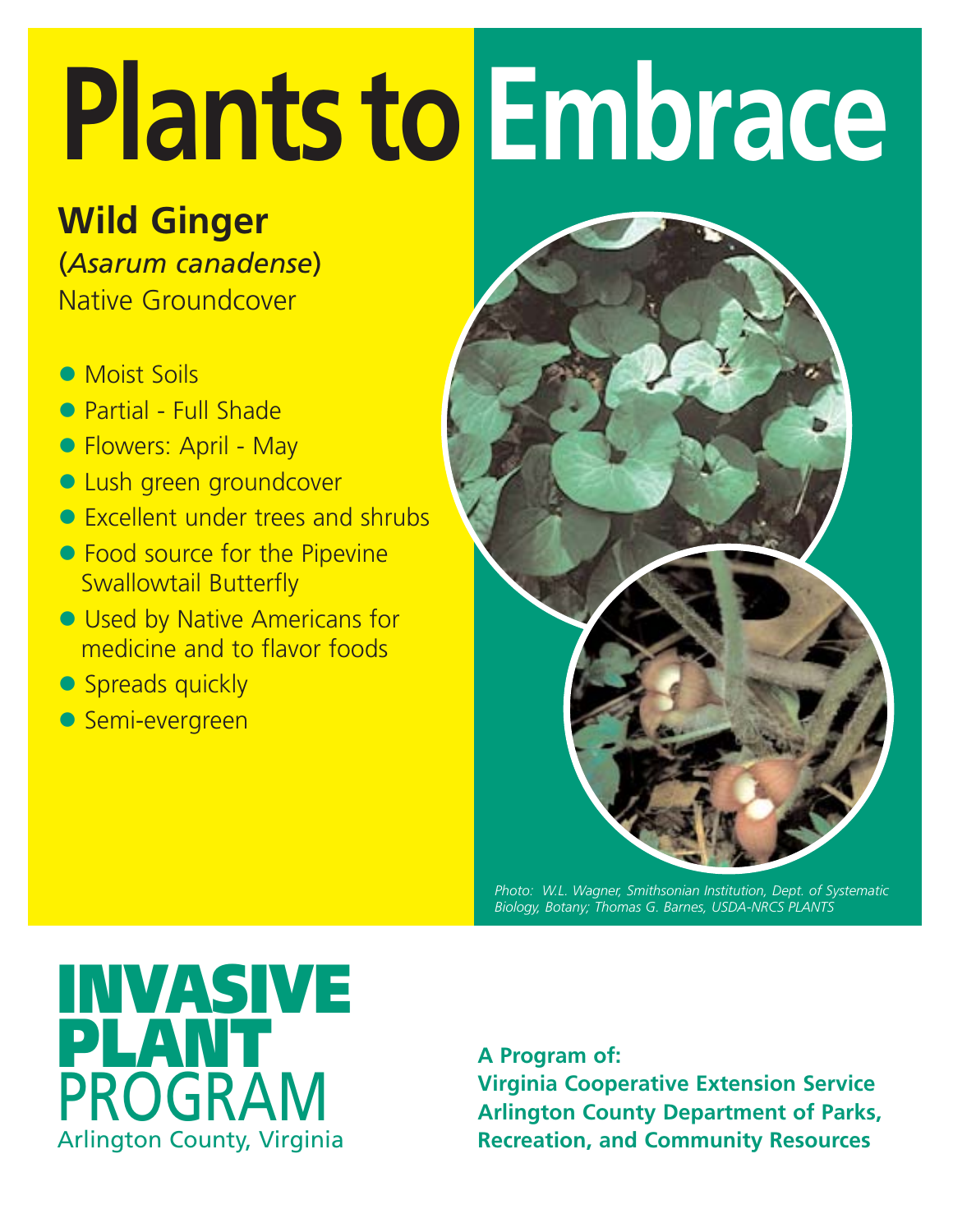#### **White Turtlehead**

(*Chelone glabra*) Native Perennial

- Moist Wet Soils
- Full Sun Partial Shade
- **Flowers: July October**
- Nectar source for butterflies and hummingbirds
- Larval food source for Baltimore Checkerspot Butterfly
- Leaves used for medicine
- z Related species: Pink Turtlehead (*C. lyonni and C. obliqua*)



*Photo: Thomas G. Barnes, USDA-NRCS PLANTS; Steven J. Baskauf, Ph.D. Department of Biological Sciences, Vanderbilt University*

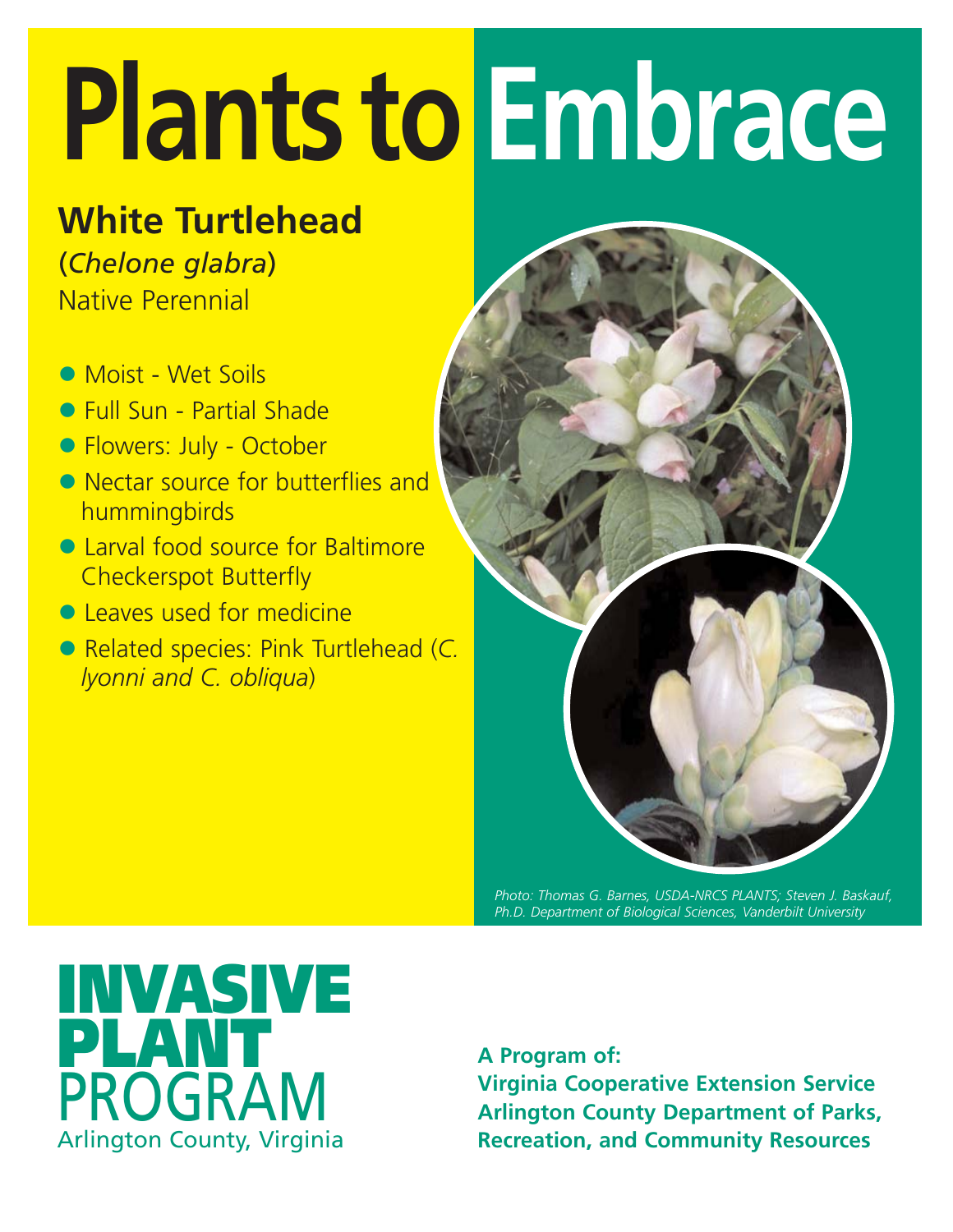#### **White Wood Aster**

(*Eurybia divaricata*) Native Perennial

- Moist Dry Soils
- Partial Full Shade
- **Flowers: July October**
- Central disk starts yellow, ages to reddish-purple
- Nectar source for butterflies
- Grows well under trees and along base of hedges; good groundcover
- Reseeds and spreads quickly



*Photos: R. Harrison Wiegand, Maryland DNR, Wildlife and Heritage Service; David G. Smith, DelawareWildflowers.org*

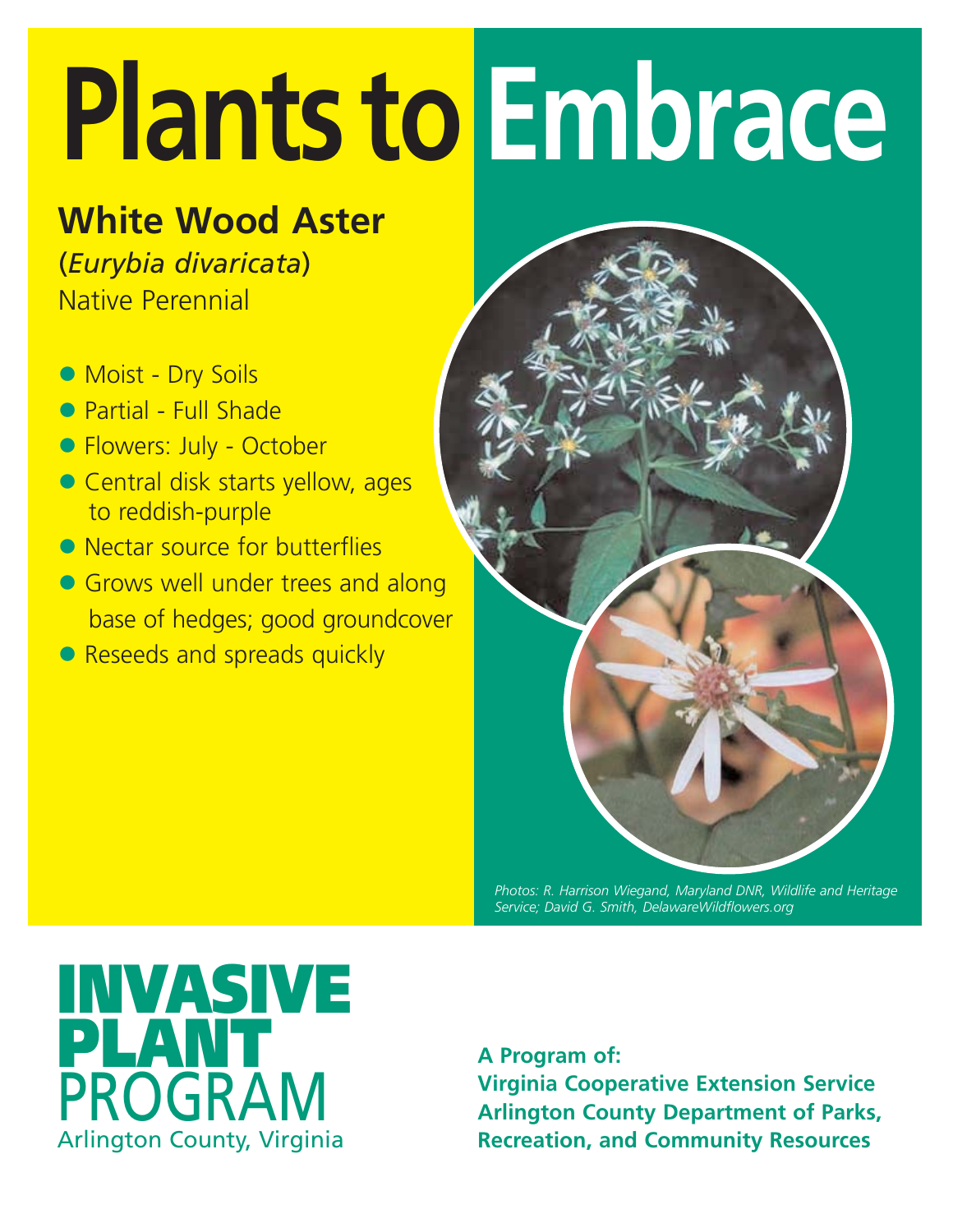### **Woodland Sunflower**

*(Helianthus divaricatus)*

Native Perennial

- **Moist Dry Soils**
- **Partial Sun**
- **Flowers: July September**
- Nectar for butterflies; seed for songbirds
- Good for shady borders or naturalized gardens
- **•** Excellent fresh-cut flower



*Photo: Thomas G. Barnes. Barnes, T.G. & S.W. Francis. 2004. Wildflowers and Ferns of Kentucky.* 

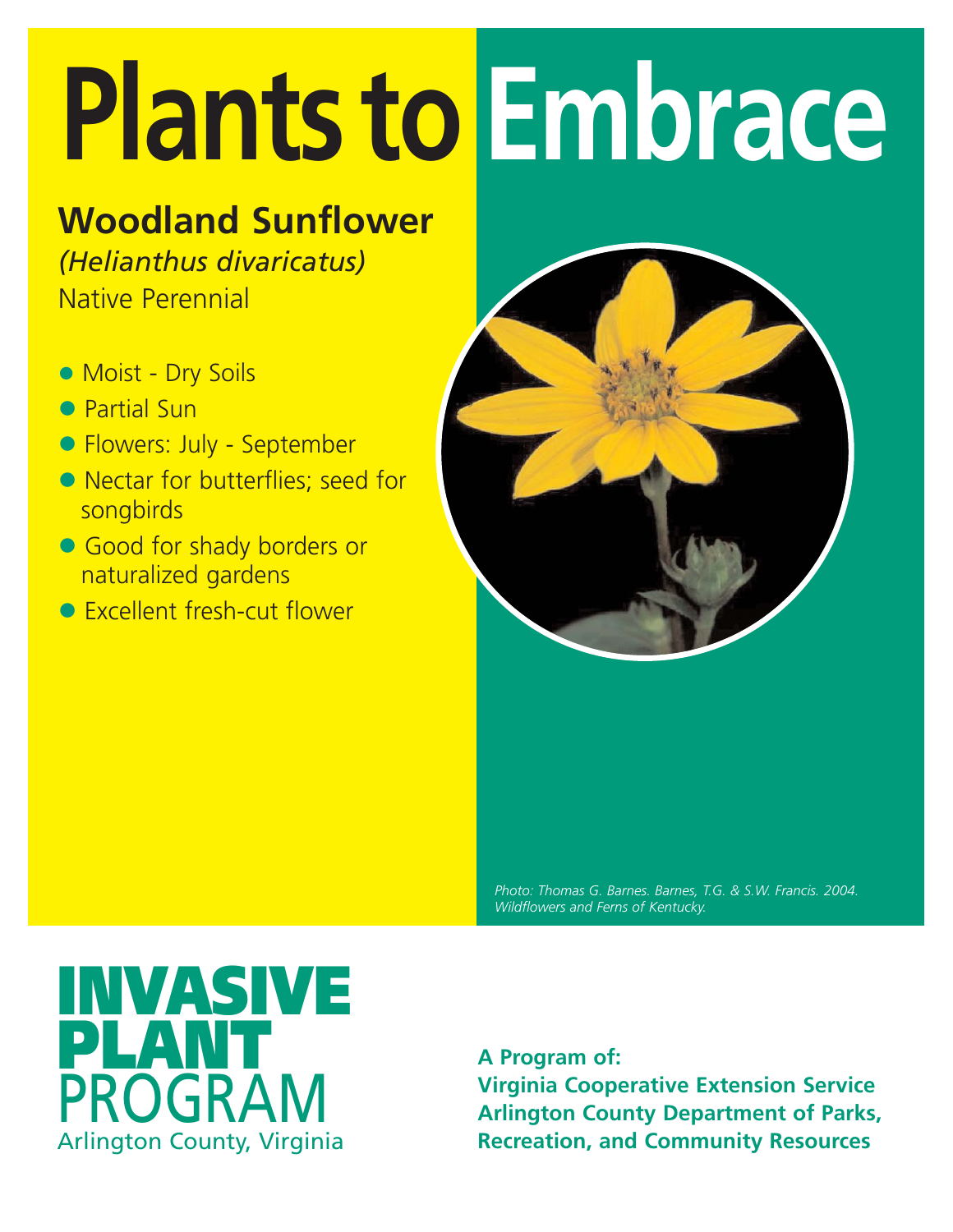#### **Dwarf Violet Iris**

(*Iris verna*) Native Perennial

- Moist Dry Soil
- Partial Full Sunlight
- **Good groundcover**
- **Easily propagated**
- Nectar source for butterflies
- **Fragrant blue flowers**
- Blooms April-May
- **Endangered in Maryland**



*Photo: Jim Murrain; jimmurrain@hotmail.com* 

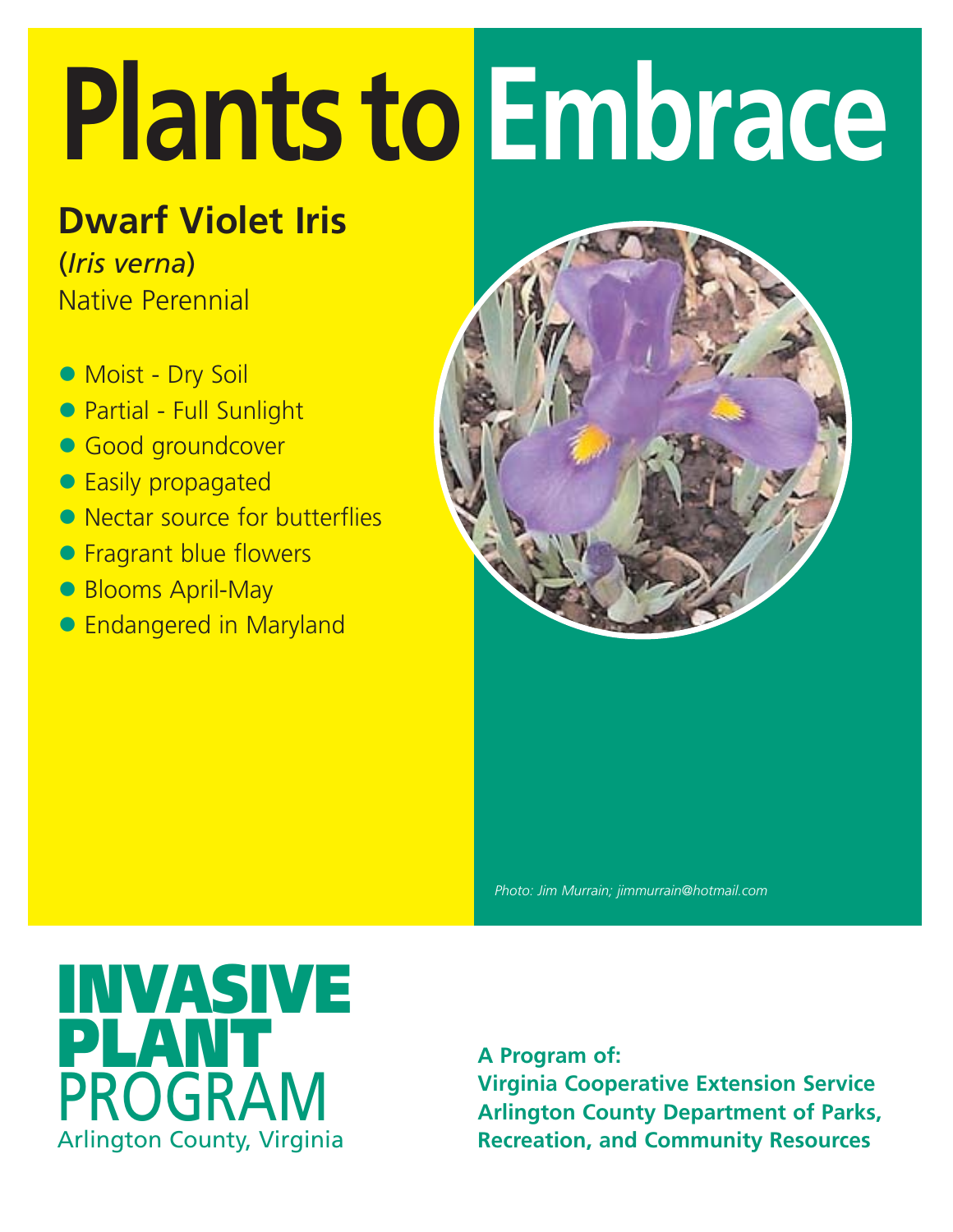### **Wild Geranium**

(*Geranium maculatum*) Native Perennial

- Moist Dry Soils
- Full Sun Partial Shade
- Flowers: April July
- **Lavender or pink blooms**
- $\bullet$  Medicinal uses
- Nectar and seeds for butterflies. songbirds, beneficial insects
- Spreads quickly



*Photo: Thomas G. Barnes @ USDA-NRCS PLANTS; Jennifer Anderson. Wild Cat Den State Park, Muscatine, Muscatine, IA.*

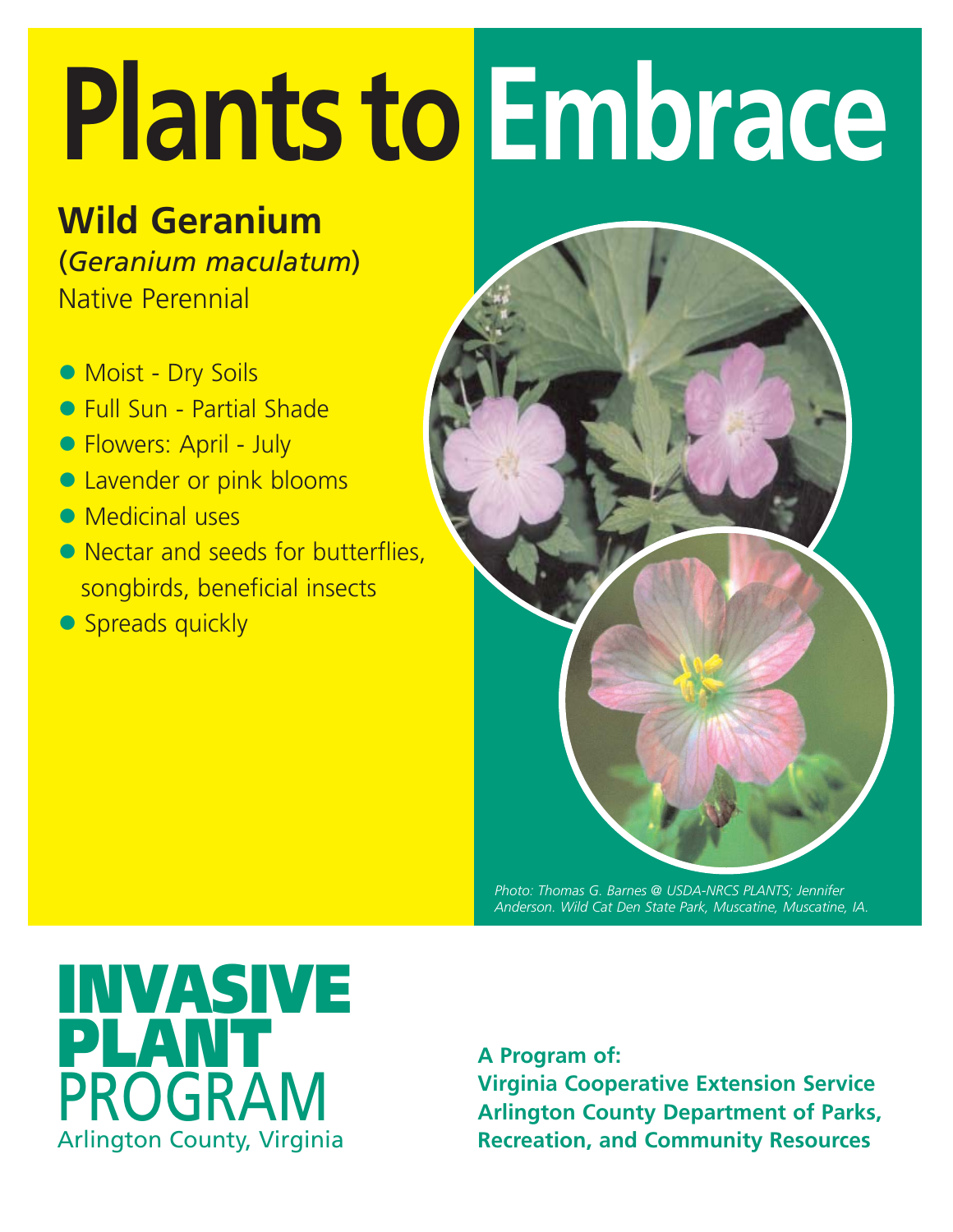### **Beebalm / Oswego Tea**

(*Monarda didyma*) Native Perennial

- Moist Wet Soils
- **Full Sun Partial Shade**
- Flowers: July September
- Nectar source for hummingbirds and butterflies
- **Leaves used for mint-flavored** tea; other medicinal uses
- **Flowers and leaves used in** potpourri; perfume source
- Spreads rapidly



*Photo: Thomas G. Barnes. Barnes, T.G. & S.W. Francis. 2004. Wildflowers and Ferns of Kentucky. University Press of Kentucky.* 

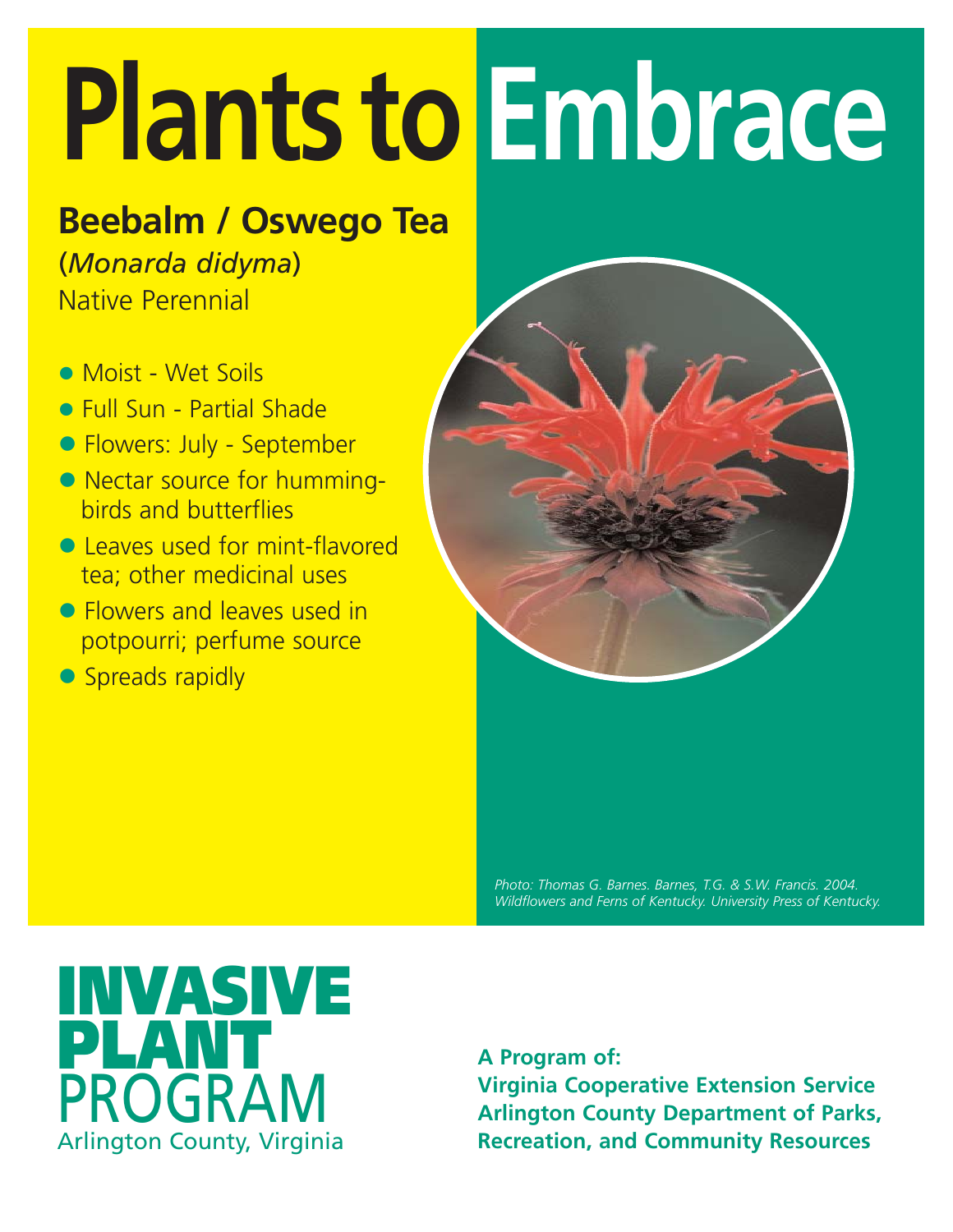#### **Virginia Creeper**

(*Parthenocissus quinefolia*) Native Climber/Groundcover

- Wet Dry Soils
- Full Shade Full Sun
- **Flowers: June August**
- **Brilliant autumn color**
- **Fruit: September February**
- **Great ornamental and** wildlife value
- Versatile groundcover for either sun or deep shade
- Nectar source and berries for song birds and small mammals
- Good for steep, sunny slopes



*Photo: Image Archive of the University of Texas, Austin*

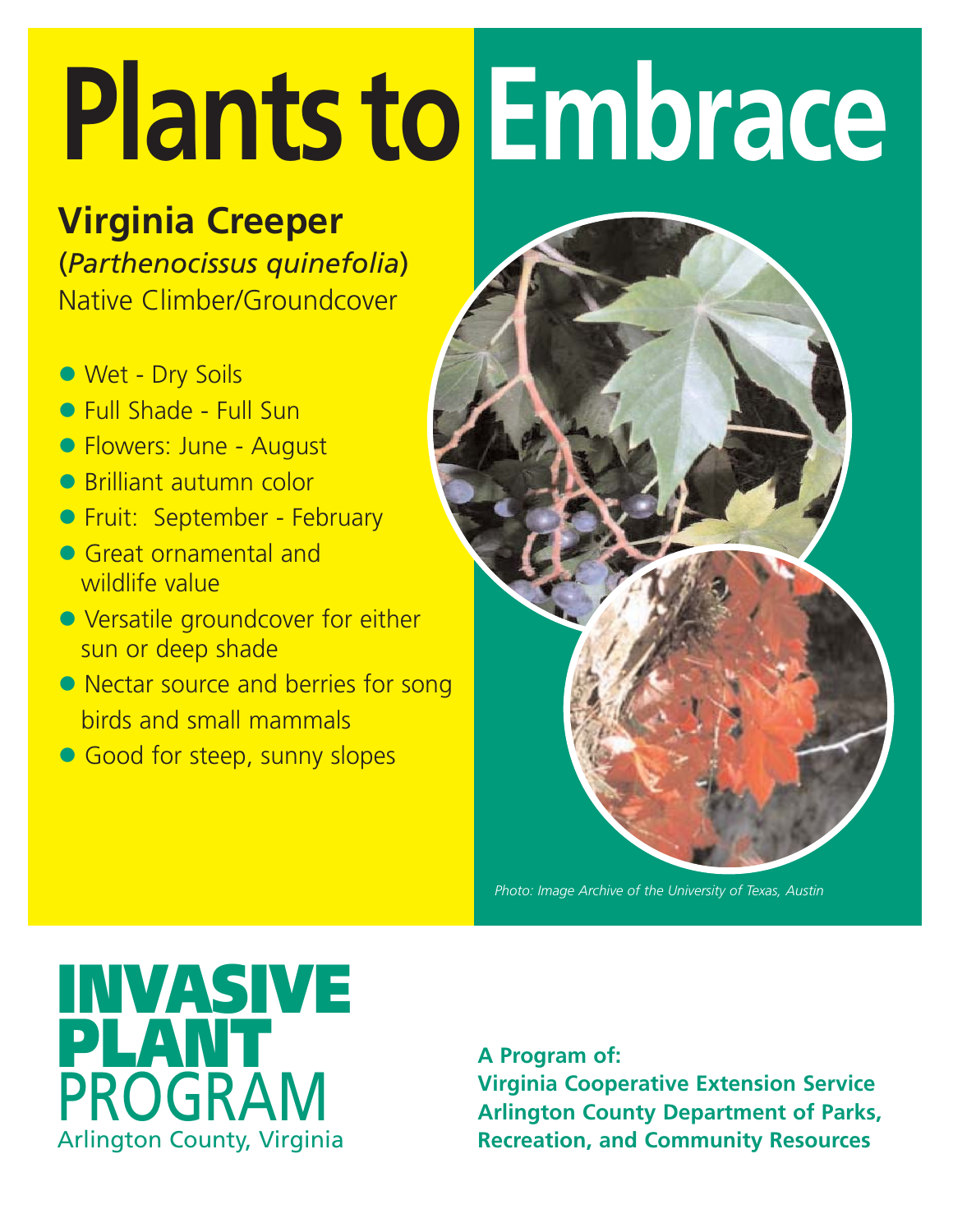**Creeping Phlox** *(Phlox stolonifera)* Native Groundcover

- Moist Dry Soils
- Partial Full Shade
- Flowers: April June
- **Flower colors: white, pink, blue,** purple, violet
- Nectar source for butterflies and beneficial insects
- Fast-spreading groundcover
- **v** Ideal under trees



*Photos: Tripple Brook Farm, Southampton, Mass.*

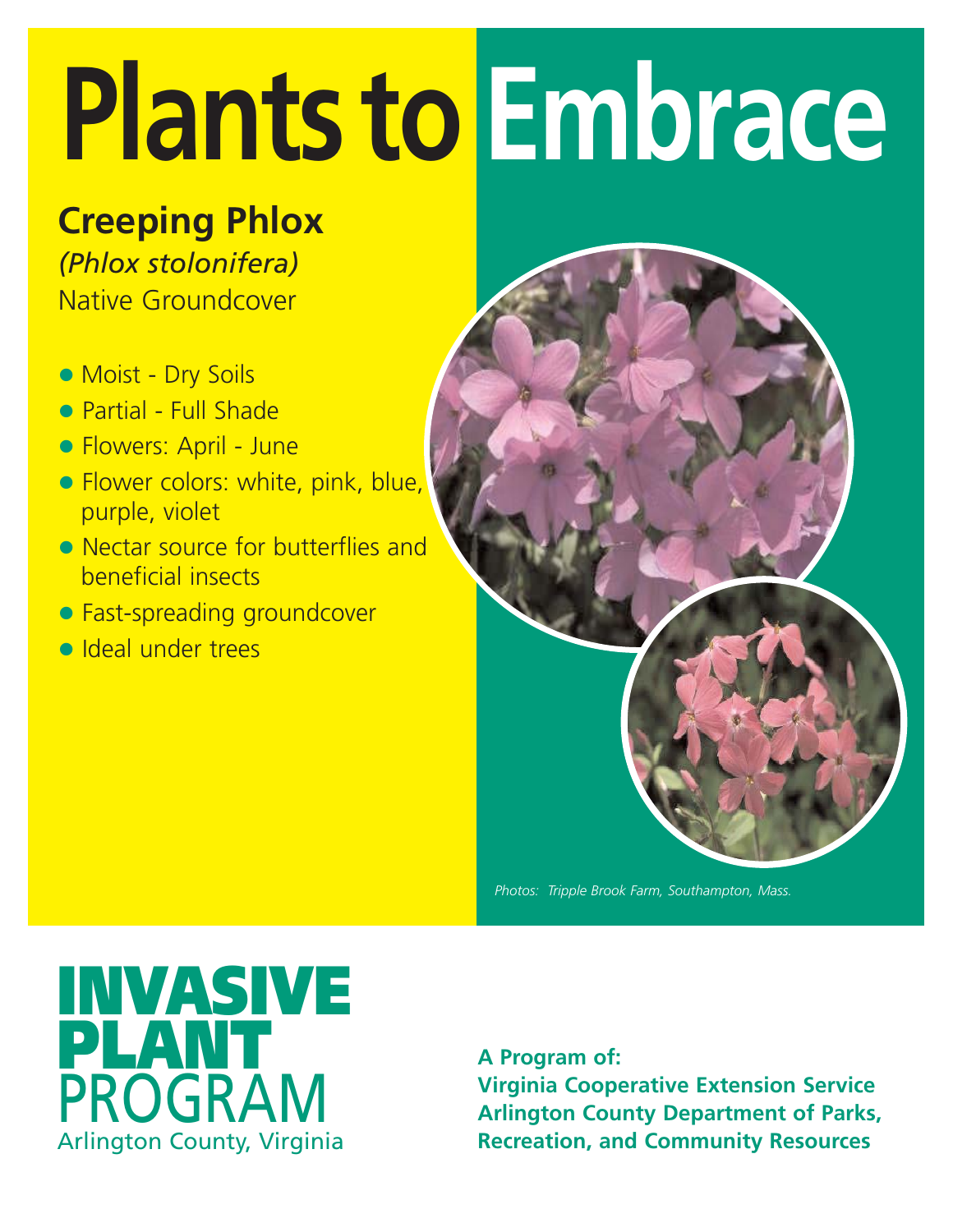### **Wild Stonecrop**

(*Sedum ternatum*) Native Groundcover

- Moist Soils
- Partial Full Shade
- **Flowers: April June**
- Sprays of 1/2" white flowers
- **Evergreen groundcover**
- Excellent in rock gardens
- **Good under trees**



*Photo: William S. Justice. Courtesy of Smithsonian Institution, Dept. of Systematic Biology, Botany; toadshade.com*